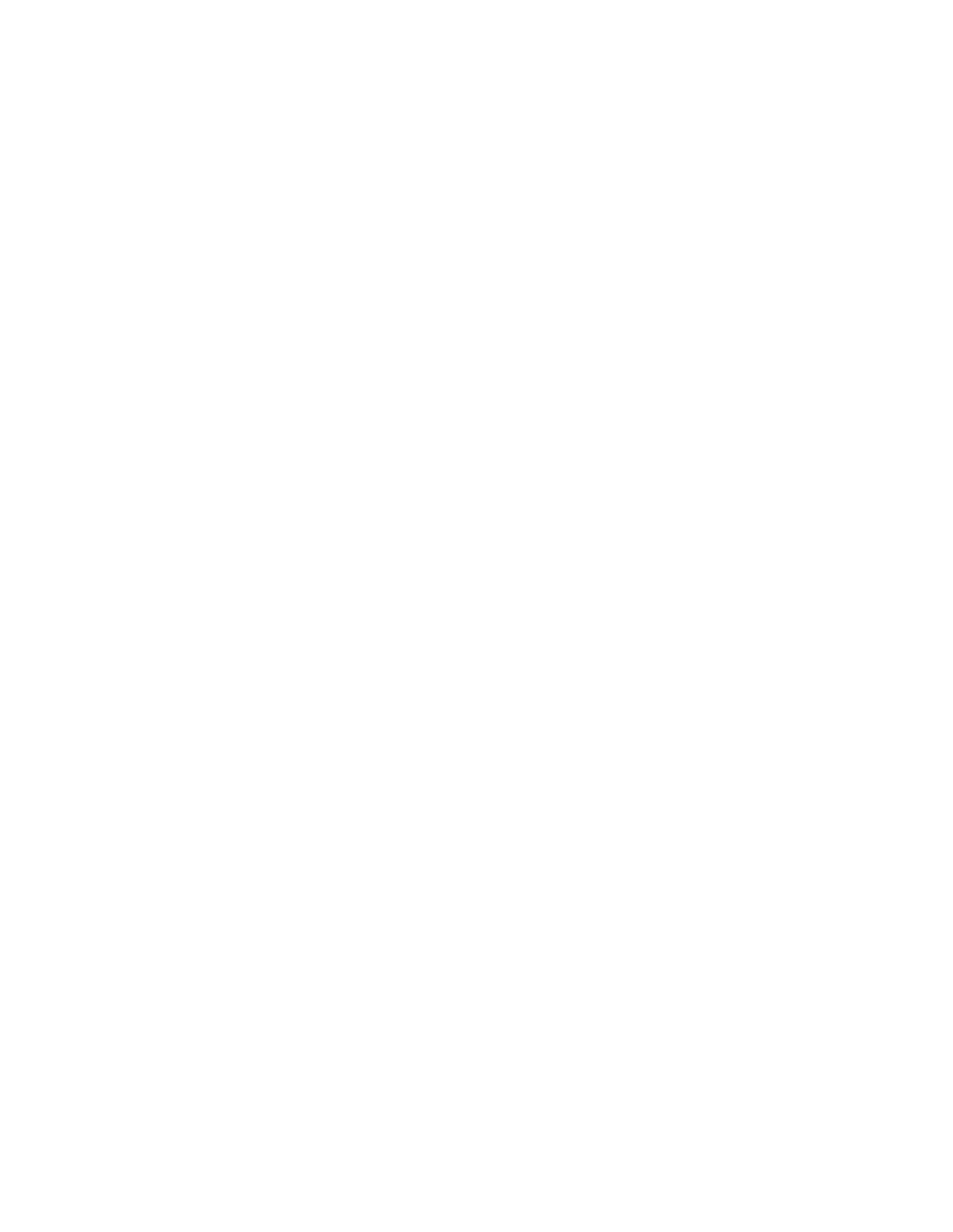# 8P8-WS2-RCH • Parts Explosion • Despiece de Piezas • Vue Éclatée des Pièces



|         | <b>English</b>                   | Español                            | <b>Francais</b>                       |
|---------|----------------------------------|------------------------------------|---------------------------------------|
| $\star$ | Replace * with Finish Letter     | Sustitue * con la letra de acabado | Remplace * avec la lettre de finition |
|         | Polished Chrome                  | Cromo Pulido                       | Chrome Poli                           |
| B       | Matte Black                      | Neara Mate                         | Noir Mat                              |
| GS      | Brushed Nickel with Spot Defense | Niquel Cepillado con Spot Defense  | Nickel Brosse avec Spot Defense       |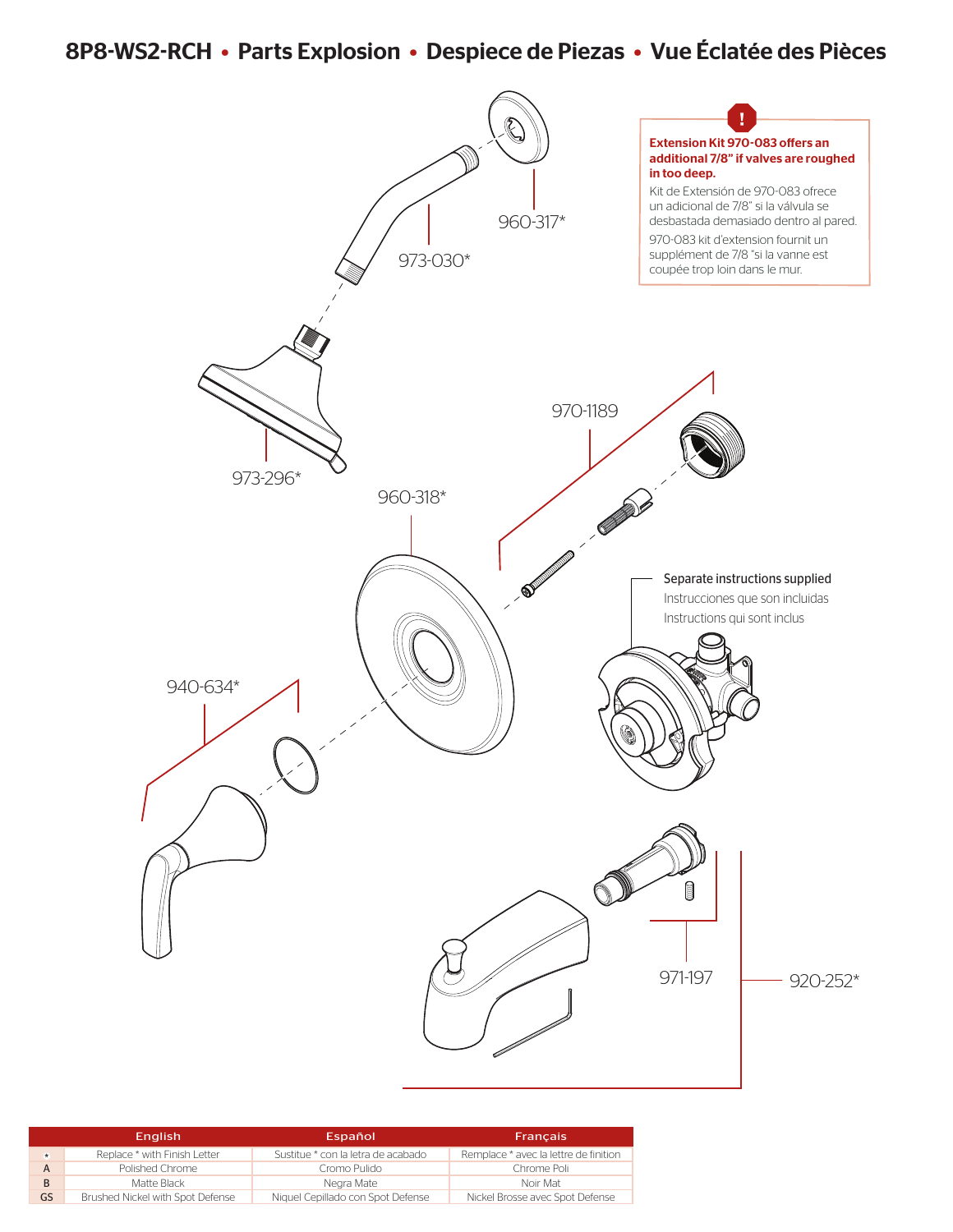# Maintenance & Care • Mantenimiento y Cuidado • Entretien et Soin

Turn off water supplies and relieve pressure before working on your shower! ¡Cierre los suministros de agua y alivie la presión antes de trabajar en la ducha! Couper les arrivées d'eau et dépressuriser avant de travailler sur le douche!

### *Troubleshooting Tips*

#### Water starts out hot and becomes cooler as handle is rotated counterclockwise.

This is a potentially hazardous situation and should be corrected before using the unit. Check the hot and cold inlet positions (hot- left cold-right). If you have a back to back installation, (where hot and cold inlets are reversed) refer to Valve Body instruction sheets for back to back installation.

#### Water doesn't get hot enough.

Lever handle may need repositioning. Also refer to the Valve Body instruction sheets for adjusting temperature range.

#### Water flows from the tub spout while using the shower.

The seal inside of the tub spout diverter mechanism may have become dislodged. Check that the seal is seated in the correct position.

#### *Maintenance*

#### Cleaning Instructions:

For all handles and decorative finishes, use only a soft damp cloth to clean and shine. Use of polish, detergents, abrasive cleaners, organic solvents or acid may cause damage. Use of anything other than a soft damp cloth will nullify the warranty.

#### Special Trim:

Trim products which contain porcelain or other similar substance are not acceptable for public areas or commercial use. Installation of said trim is at users risk!

#### *Consejos Para Solución de Problemas*

#### El agua sale caliente primero y se enfría al girar la palanca en el sentido contrario al de las agujas del reloj.

Esta es una situación potencialmente peligrosa y se le debe corregir antes de usar la unidad. Verifique la posición de las entradas para agua fría y caliente (caliente a la izquierda, fría a la derecha). Si tiene una instalación invertida (con las entradas de agua fría y caliente al revés) vea las instrucciones para instalación invertida en las hojas de instrucciones acerca del cuerpo de la válvula.

#### El agua no se calienta lo suficiente.

El mango de la palanca puede ser necesario reemplazar. También consulte las hojas de instrucciones cuerpo de la válvula para el ajuste de rango de temperatura.

#### Sale agua del conducto de la tina mientras se usa la ducha.

El sello interior del pico de la bañera mecanismo desviador puede haber sido desplazado. Compruebe que la junta esté en la posición correcta.

#### *Mantenimiento*

#### Instrucciones para limpieza:

Para las manijas y acabados decorativos, utilice únicamente un paño suave mojado para limpiar y pulir. El uso de pulimento, detergente, limpiadores abrasivos, solventes orgánicos o ácido puede ocasionar daños. El uso de cualquier otro método de limpieza distinto de un paño húmedo anulará la garantía.

#### Acabados especiales:

Los productos con acabados que contienen porcelana u otras substancias similares no son aceptables para áreas públicas ni para usos comerciales. ¡Su instalación bajo tales circunstancias es bajo el riesgo del usuario!

#### For Warranty & Care Information or Ordering Replacement Parts:

Para información sobre la garantía y el mantenimiento o para ordenar piezas de repuesto:

Pour renseignements sur la garantie et l'entretien ou pour commander des pièces de rechange:



### *Conseils de Dépannage*

#### L'eau est chaude quand elle commence à couler et refroidit lorsque la manette est tournée dans le sens antihoraire.

Cette situation est potentiellement dangereuse et doit être corrigée avant l'utilisation du mitigeur. Vérifier la position des arrivées d'eau chaude et d'eau froide (chaud-gauche, froid-droite). En cas d'installation dos à dos (dans laquelle les arrivées d'eau chaude et d'eau froide sont interverties), se reporter aux fiches d'instructions relatives au corps de mitigeur pour ce type d'installation.

#### L'eau ne devient pas assez chaude.

La poignée de levier peut avoir besoin de repositionnement. Se référer également à la vanne fiches d'instruction du corps de réglage de plage de température.

#### De l'eau s'écoule du bec de la baignoire pendant l'utilisation de la douche.

L'étanchéité à l'intérieur de la baignoire bec mécanisme de dérivation peuvent être délogés. Vérifiez que le joint est assis dans la position correcte.

## *Entretien*

#### Instructions de nettoyage:

Pour toutes les poignées et les finis décoratifs utilisez uniquement un chiffon humide doux pour nettoyer et faire briller. L'utilisation de polis, détergents, produits abrasifs, solvants organiques ou acides peut causer des dommages. Utiliser autre chose qu'un chiffon doux humide annule la garantie.

#### Garnitures spéciales:

Les garnitures contenant de la porcelaine ou une autre substance similaire ne sont pas acceptables dans les lieux publics ou les établissements commerciaux. La pose de telles garnitures se fait aux risques de l'utilisateur!

**Pfister** 

1-800-PFAUCET (732-8238) pfisterfaucets.com